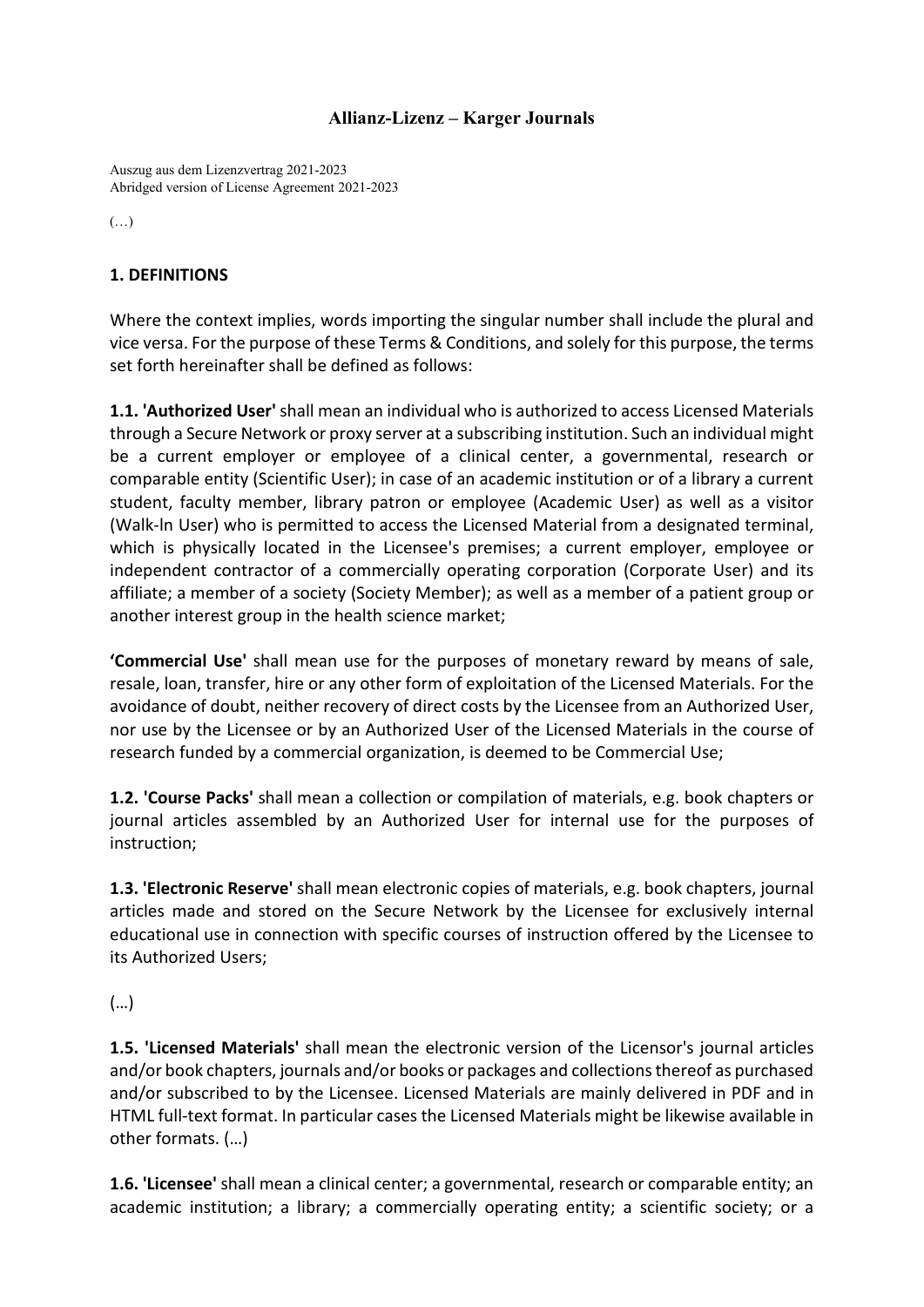patient group or another interest group in the health science market that subscribes to the Licensed Materials;

**1.7. 'Secure Network'** shall mean a network, whether a standalone network or a virtual network within the Internet, which is accessible only to an Authorized User approved by the Licensee, and whose identity is authenticated at the time of login and periodically thereafter consistent with current best practice, and whose conduct is subject to regulation by the Licensee;

**1.8. 'Server'** shall mean either the Licensor's server or a third-party server designated by the Licensor on which the Licensed Materials are mounted and may be accessed;

**1.9. 'Text and Data Mining (TDM)'** shall mean a machine process by which information may be derived by identifying patterns and trends within natural language through text categorization, statistical pattern recognition, concept or sentiment extraction, and the association of natural language with indexing terms.

## **2. GRANT**

Subject to these Terms & Conditions, the Licensor hereby grants to the Licensee the nonexclusive and nontransferable right to give an Authorized User access to the Licensed Materials via a Secure Network, subject to payment of the Fee.

### **3. PERMITTED USES**

#### **3.1. The Licensee may:**

**a**. load the Licensed Materials on the Licensee's server on the Secure Network;

**b**. make such backup copies of the Licensed Materials only as are reasonably necessary;

**c**. make such temporary local electronic copies by means of caching or mirrored storage of any part of the Licensed Materials as is necessary solely to ensure efficient use by an Authorized User;

**d**. provide an Authorized User with access to the bibliographic data plus the abstract via the Secure Network;

**e**. provide single printed or electronic copies of individual items of the Licensed Materials at the request of an Authorized User for their own personal, scholarly, educational or scientific research or their internal business use;

**f**. use upon prior request TOM technologies to derive information from the Licensed Materials;

**g**. display, download or print the Licensed Materials for the purpose of internal marketing or testing or for training an Authorized User or groups of Authorized Users;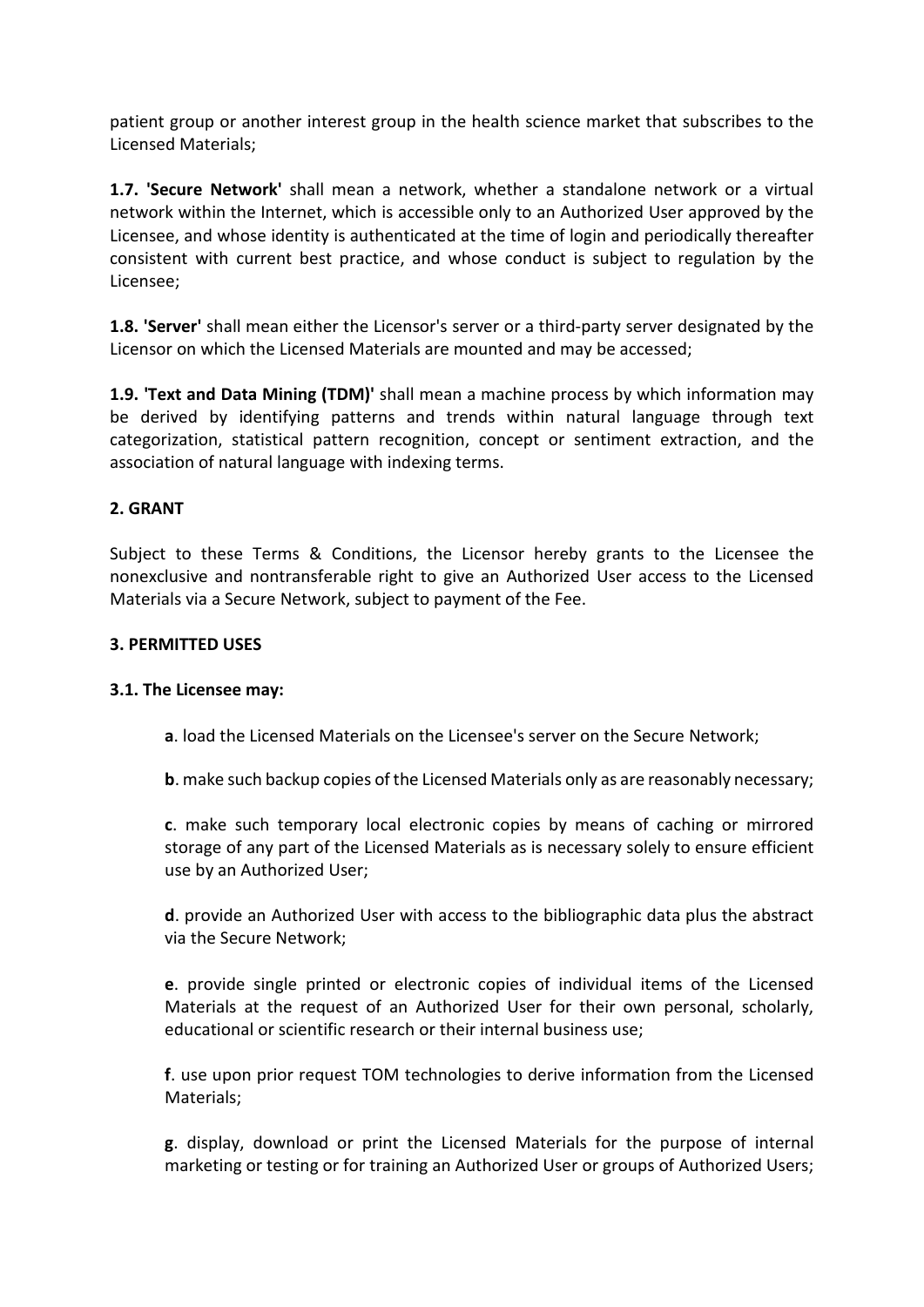**h**. provide print or electronic copies of individual items taken from the Licensed Materials to national or international pharmaceutical regulatory authorities for the purpose of, or in anticipation of, regulatory approval of pharmaceutical products or patent and/or trademark applications or other legal or regulatory purposes in respect of the Licensee's products or services.

## **3.2. An Authorized User may:**

**a**. search, view, retrieve and display the Licensed Materials for personal, scholarly, educational, scientific research or for internal business use;

**b**. print a copy of any part of the Licensed Materials for their own personal, scholarly, educational, scientific research or for internal business use;

**c**. electronically save individual items of the Licensed Materials on an Authorized User's computer for his/her own personal, scholarly, educational, scientific research or internal business use;

**d**. distribute single copies of individual items from the Licensed Materials in print or electronic format to other Authorized Users. For the avoidance of doubt, this subclause shall include the distribution of a copy to other Authorized Users for teaching purposes in a class at the Licensee's institutions.

As to Permitted Uses of the Licensor's Open Access Content, please refer to relevant CC-License.

**3.3. Remote Access:** The Licensor grants to Authorized Users remote access through VPN, proxy servers of the Licensee's institution or through third-party providers, such as but not limited to OpenAthens® or Shibboleth®, on condition that the Licensor can confirm and register the IP of the Licensee's server to the Licensee's online subscription.

# **4. SUPPLY OF COPIES TO OTHER LIBRARIES**

The Licensee being an academic institution may, subject to clause 6 below, supply to an Authorized User of another library whether by post or fax or secure transmission, using Ariel or its equivalent, whereby the electronic file is deleted immediately after printing, for the purposes of research or private study and not for Commercial Use, a single paper copy of an electronic original of an individual document which is part of the Licensed Materials.

# **5. COURSE PACKS AND ELECTRONIC RESERVE**

The Licensee may, subject to clause 6 below, incorporate parts of the Licensed Materials in printed Course Packs and Electronic Reserve collections for the use of Authorized Users in the course of instruction at the Licensee's premises, but not for Commercial Use. Each such item shall carry an appropriate acknowledgement of the source, listing title and author of the extract, title and author of the work, and the publisher. Copies of such items shall be deleted by the Licensee when they are no longer used for this purpose. Course Packs in nonelectronic nonprint perceptible form, such as audio or braille, may also be offered to Authorized Users.